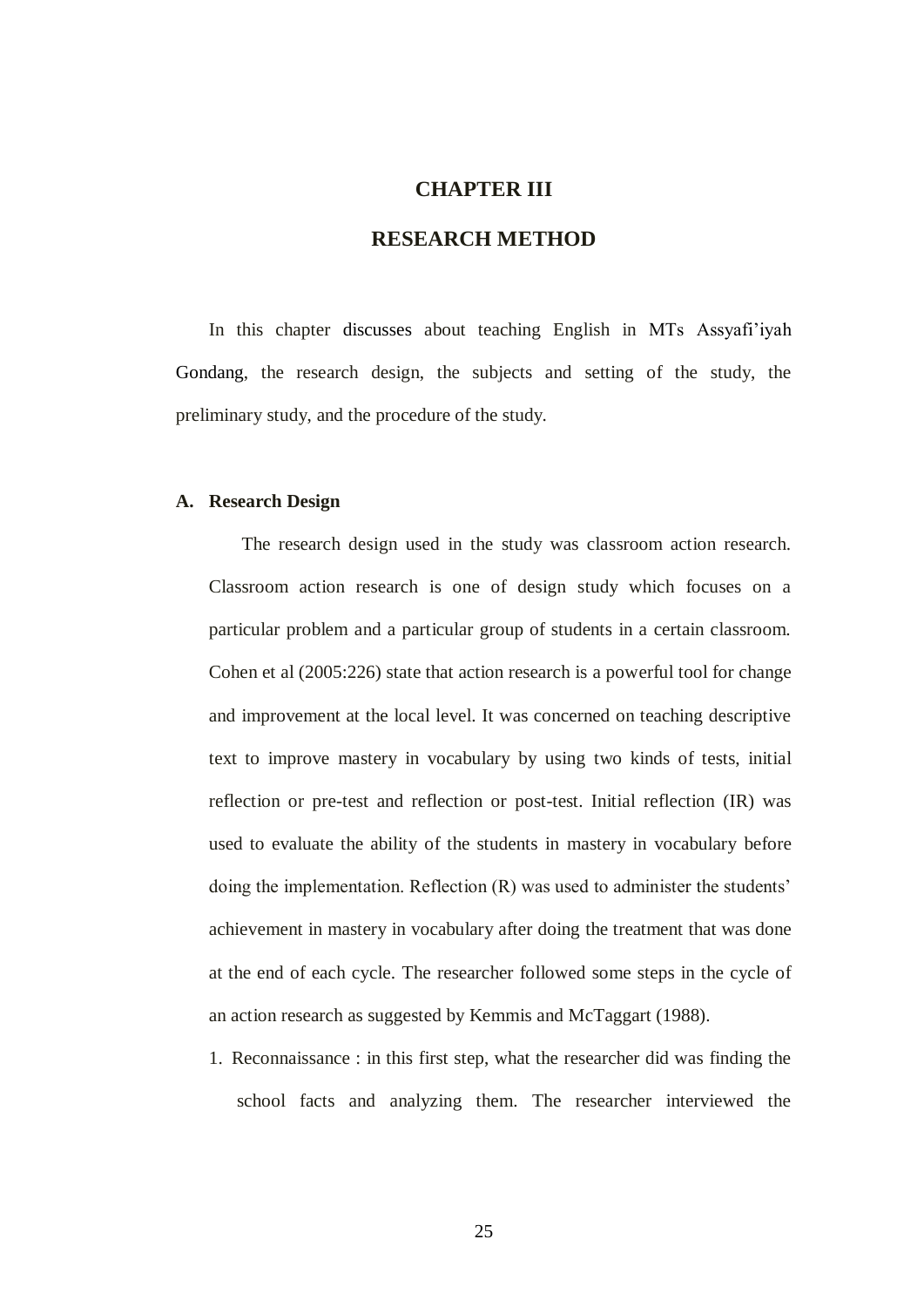classroom teacher and the headmaster to identify the existing problems in the field.

- 2. Planning : in this step, the researcher also prepared the instruments such as the course grids, lesson plans, dialogue scenario, technique and the instruments to observe and evaluate the teaching and learning process.
- 3. Action : in this stage, the researcher carried out the actions in the class that had been planned before. The actions were implemented in some cycles depends on the needs of the research. All emerging and detected activities in the classroom during the implementation of the action were recorded, documented, and analyzed.
- 4. Reflection : in this stage, the researcher made an evaluation. At the end of action, she made a reflection about the problems occurring during the action implementation.



Figure 3.2. Cyclical Action Research Kemmis and McTaggart (1988)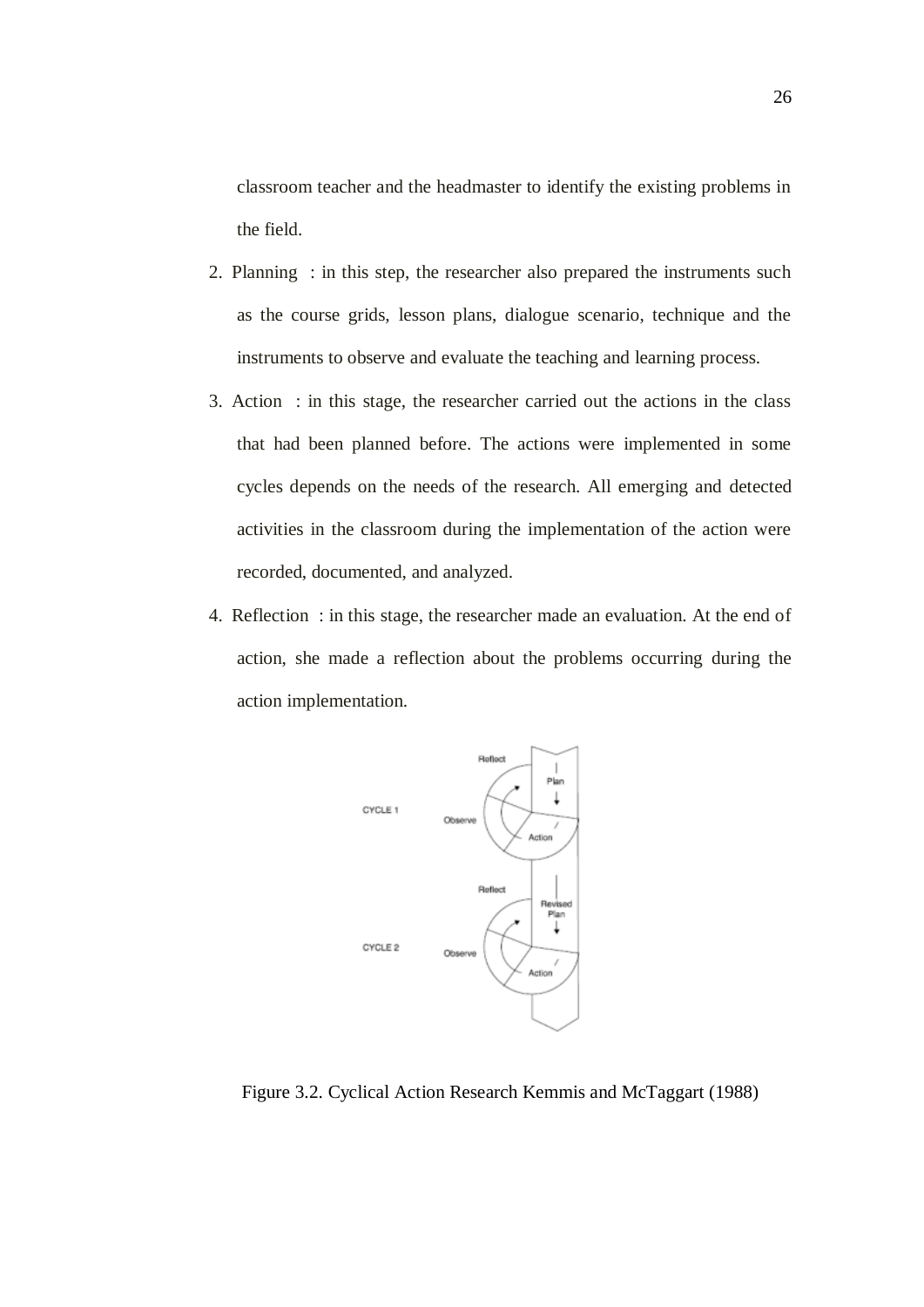### **B. Setting and Subjects of the Study**

The place of this study is MTs Assyafi'iyah Gondang which is located in Ds. Gondang Kec. Gondang Kab. Tulungagung. The time of study starts from planning until reflection begins from April  $15^{th}$ , 2016 until April  $22^{nd}$ , 2016 at the second semester in the academic year of 2015/2016. The students of Class VII B selected as the subject of the study which consisted of 30 students, 16 males and 14 females were considered representative enough for the purpose of this study. The study was conducted to the seventh grade students of MTs Assyafi'iyah Gondang. The students of VII B were selected as the subject of the study because based on the preliminary in which the researcher interviewed the English teacher to know the students' ability in vocabulary. The result showed their mastery in vocabulary was low, it was supported with the result of the pre-test. The length of the study starts from cycle I until cycle II is around 7 days.

### **C. Procedure of The Study**

In this Classroom Action Research (CAR), the writer did two cycles to collect the data and each cycle consisted of four elements. In this study, the writer attempted to use an action research as methodology in teaching English vocabulary to young learners, particularly to the fourth graders. Action researchers undertake a study because they want to know whether they can do something in a better way. Thus, people who do action research are people who want changes of what they have done during the time and want it better.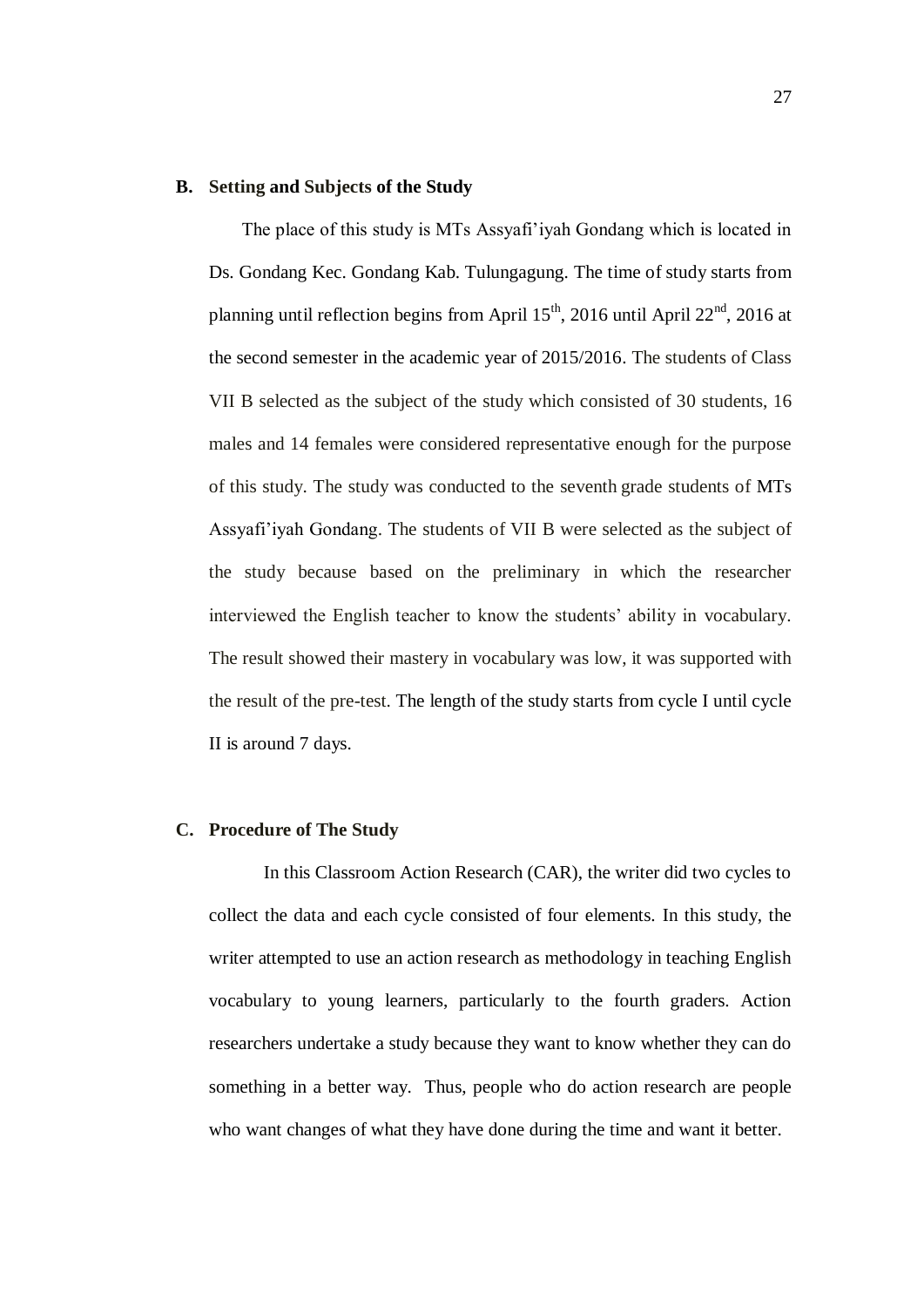#### **a. Preliminary Observation (Reconnaissance)**

To know the students' condition, the researcher did preliminary study before doing action in classroom. The researcher interviewed the English teacher and the students of VII B class. Based on the interview, the student got difficulties in vocabulary because they have difficulties in memorizing the words, they were lazy to look for the meaning of difficult words in the dictionary, and when they do the daily exercise, the students' only getting low score. The test result of the students' achievement in vocabulary is most of them getting bad scores. So the researcher plans to improve their vocabulary achievement through video.

#### **b. Planning**

1. Socializing the Research Programs

The English teacher and the researcher entered the class for observing and interviewing the students related with the problem that they found when they were studying English especially in vocabulary.

2. Providing the Strategy

Based on the result of preliminary study, the researcher found that there were some problems in mastery vocabulary of the students in VII B class. So the researcher prepares the strategy to solve it. The scenario of teaching vocabulary through video strategy as follow:

| <b>Activity</b> | <b>Teaching Activity</b>                   |
|-----------------|--------------------------------------------|
| Pre-teaching    | 1. Teacher prepared laptop, LCD projector, |
|                 | loudspeaker,                               |
|                 | 2. Teacher prepared video collections with |
|                 | materials part of body                     |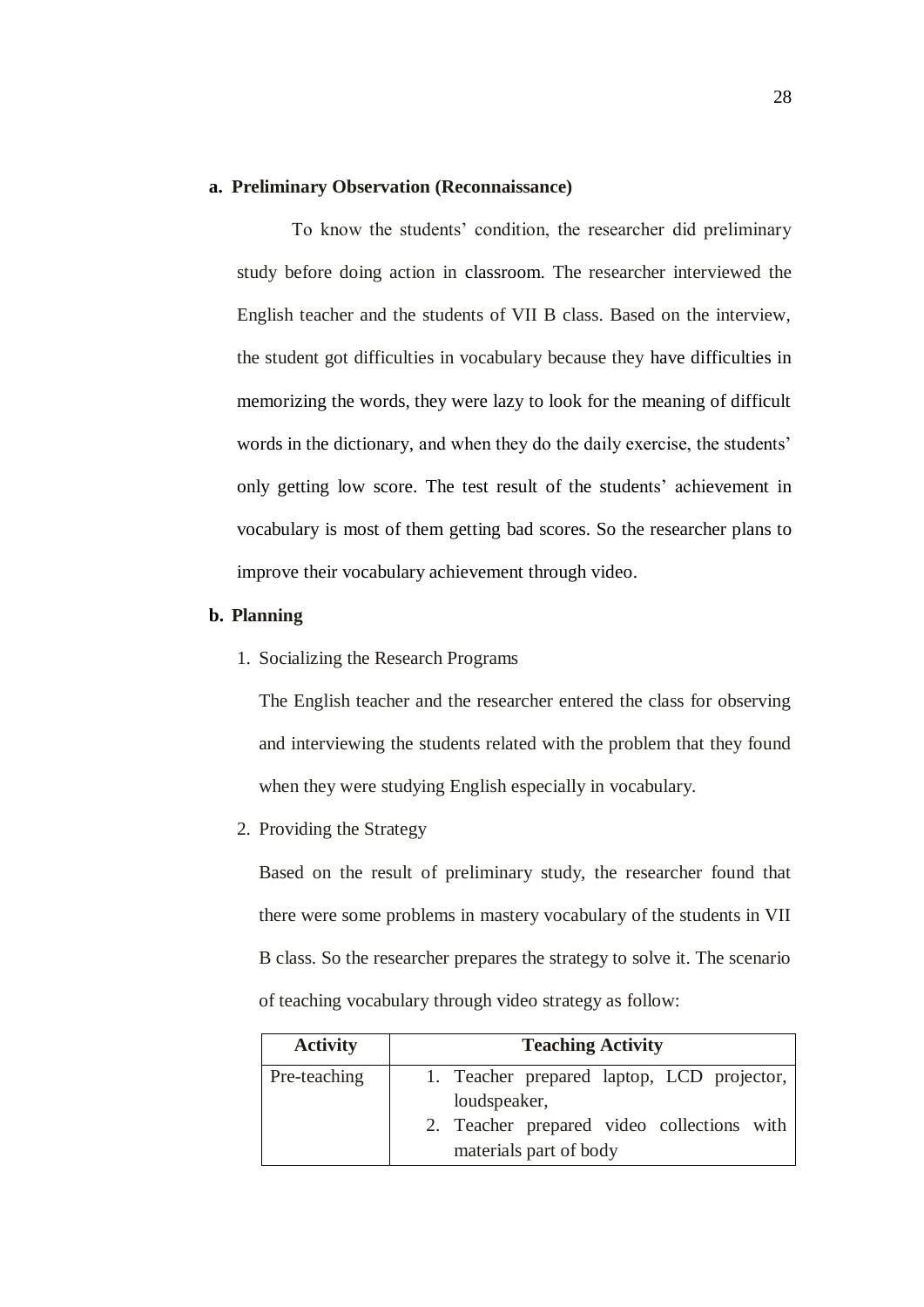| <b>Activity</b> | <b>Teaching Activity</b>                        |
|-----------------|-------------------------------------------------|
|                 | 3. Teacher give questioning and answering       |
|                 | with students as brainstorming                  |
|                 | 4. Give material to the students                |
| Whilst-         | 1. Teacher give material to the students        |
| teaching        | 2. Teacher plays the video about the            |
|                 | vocabulary                                      |
|                 | 3. Teacher makes questions about the video.     |
| Post-teaching   | 1. Teacher and the student discuss together     |
|                 | about the story on the video played             |
|                 | 2. Teacher gives the conclusion of the          |
|                 | material.                                       |
|                 | 3. The last meeting the teacher gives post-test |
|                 | to the student.                                 |
|                 | 4. Teacher closes the class by pray together.   |

# 3. Designing the Lesson Plan

After providing the strategy in teaching vocabulary through video strategy, the following activity is developing lesson plan.

4. Preparing the Criteria of Success

The predetermined criteria of success in this study were: first, the students' participation and active in vocabulary activity. Second, the student's score reach 75 and up. Third, the teacher feels convenient in using video in teaching vocabulary. The students' achievement in mastery in vocabulary after doing the treatment that was done at second cycle.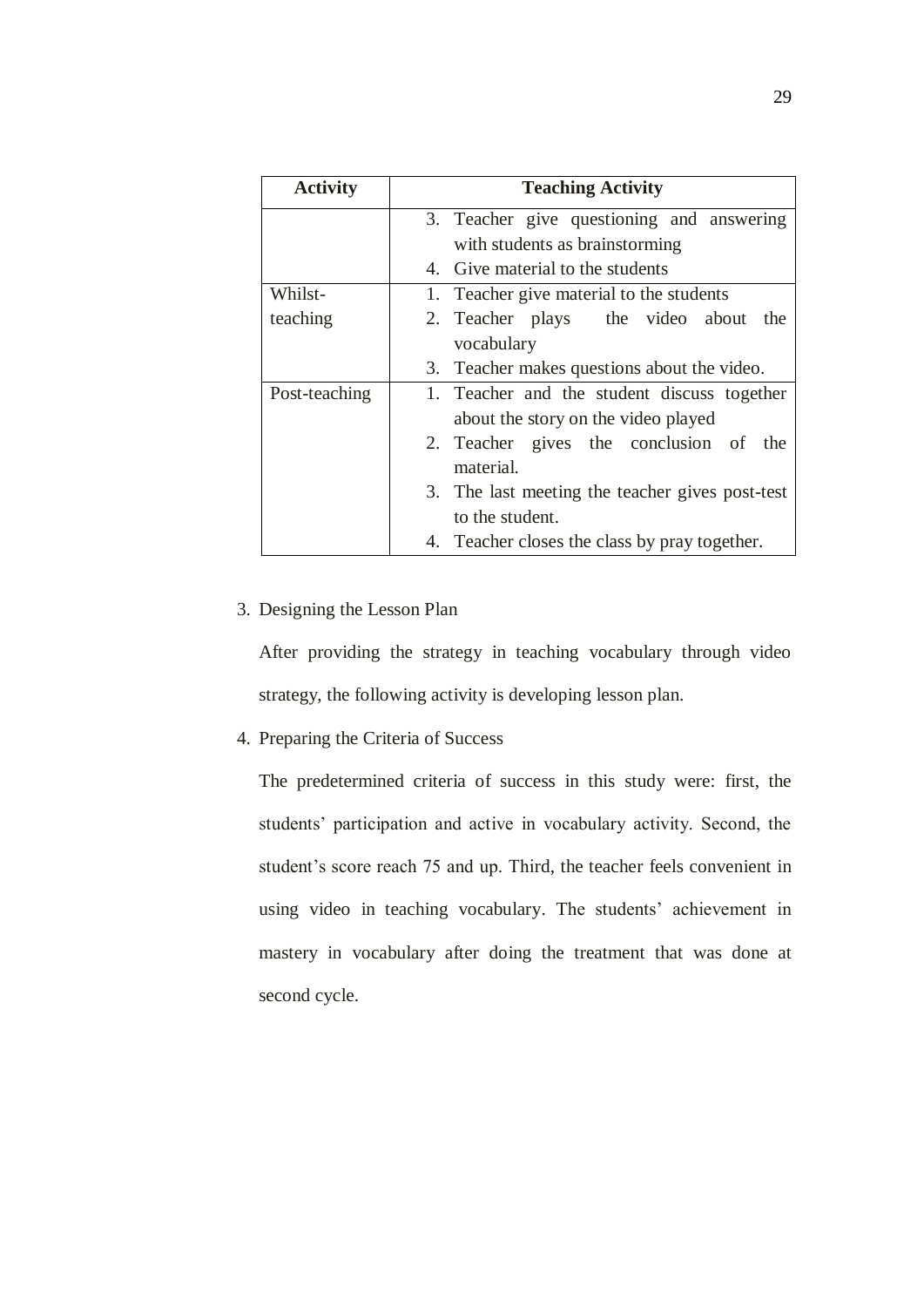5. Training the Collaborator Teacher

In this research the researcher is a student, so it was done whit collaborative teacher. As a collaborator, the teacher was involved in the process of the activities.

### **c. Implementing**

1. Opening the class (Warming Up)

In the first meeting applied teaching method by using video in the students of Class VII B selected as the subject, the teacher gave motivation to the students by name the part of body. Besides, the teacher gave exercises to move their body by ask what the name of the body. She greeted the students. She did discussion a certain topic which was suitable to the theme. For example, the teacher asked them about their hair, their hand, their experiences or other facts dealing with the topic that would be discussed that day.

2. Presentation

In this stage, the teacher play video with 5.18 minute duration the material that have been prepared for each cycle. The teacher asked the students to face the video to watch and the teacher in the center of them. The teacher play video each cycle was going to be conducted in a meeting of 1 x 40 minutes.

3. Practice

In this stage, the teacher asked the students to practice that have been prepared for each cycle. The students chose one or three corners to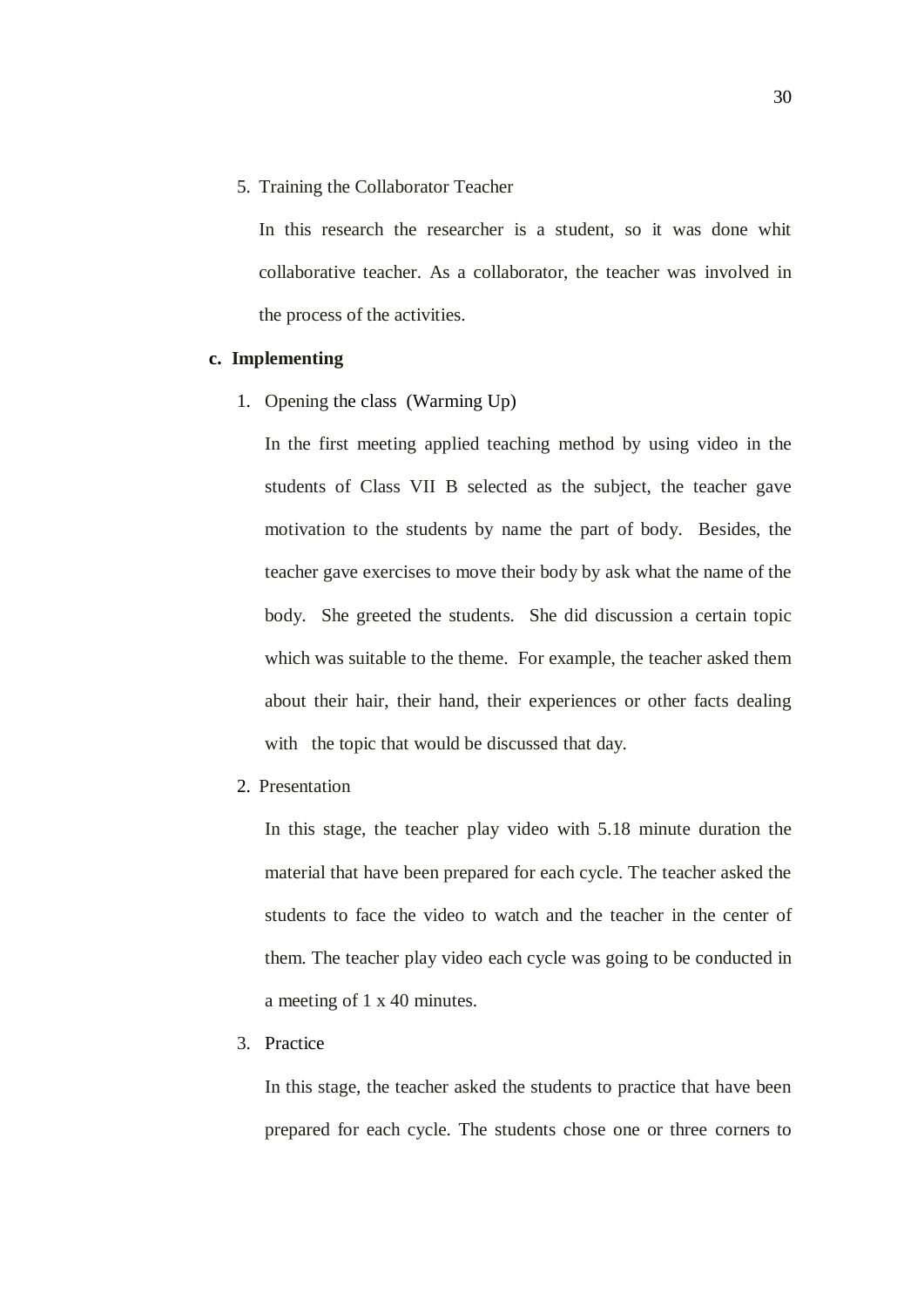play and learn suitable to their need or interest. They played in the corner without disturbing their friends. Every student used a sign on their uniform when he entered the corner of playing, it looked like small circle or rectangle made of paper.

4. Production

In this stage, the students were expected to be able to tell their activities suitable to the places that have been chosen. The students were expected to be able to answer the teacher's question. To obtain the purpose, the teacher had to create classroom atmosphere as well as possible.

5. Closure

In this stage, the teacher ended the class by saying good bye and assalamualaikum. However, before closing it, she reminded the students to study harder at home. Besides, she gave change whether the students wanted to ask some questions. If there was a question, the teacher answered the students' question. On the contrary, if there was no question, the teacher ended the class.

### **d. Observing**

It is time to gather evidence. It analyzes to device whether solution successful or not. The researcher recorded the important occurrences during the teaching learning process. Her collaborator helped her to observe student's activities during the teaching learning process. Therefore, she gave some inputs or suggestions. She noted the lack and